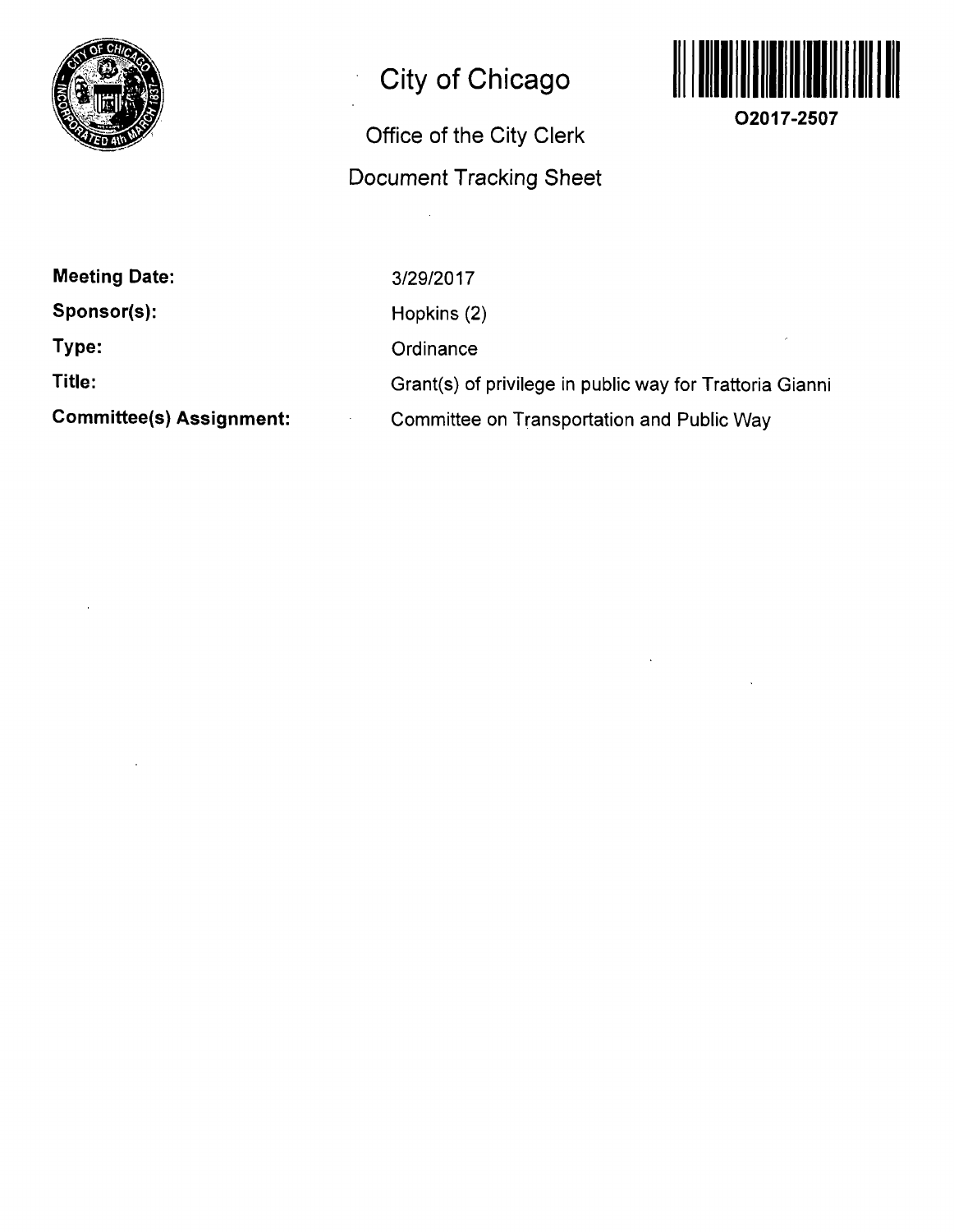**ORDINANCE** TRATTORIA GIANNI Acct. No. 6577 -1 Permit No. 1126628

Be It Ordained by the City Council of the City of Chicago:

SECTION 1. Permission and authority are hereby given and granted to TRATTORIA GIANNI, upon the terms and subject to the conditions of this ordinance to maintain and use one (1) sign(s) projecting over the public right-of-way attached to its premises known as 1711 N. Halsted St..

Said sign structure(s) measures as follows; along N. HALSTED ST.: One (1) at four (4) feet in length, three (3) feet in height and twelve (12) feet above grade level.

The location of said privilege shall be as shown on prints kept on file with the Department of Business Affairs and Consumer Protection and the Office of the City Clerk.

Said privilege shall be constructed in accordance with plans and specifications approved by the Department of Transportation (Division of Project Development) and Zoning Department - Signs.

This grant of privilege in the public way shall be subject to the provisions of Section 10-28-015 and all other required provisions of the Municipal Code of Chicago.

The grantee shall pay to the City of Chicago as compensation for the privilege #1126628 herein granted the sum of one hundred (\$100.00) per annum in advance.

A 25% penalty will be added for payments received after due date.

The permit holder agrees to hold the City of Chicago harmless for any damage, relocation or replacement costs associated with damage, relocation or removal of private property caused bythe City performing work in the public way.

Authority herein given and granted for a period offive (5) years from and after 03/14/2017.

Alderman

Brian Hopkins 2<sup>nd</sup> Ward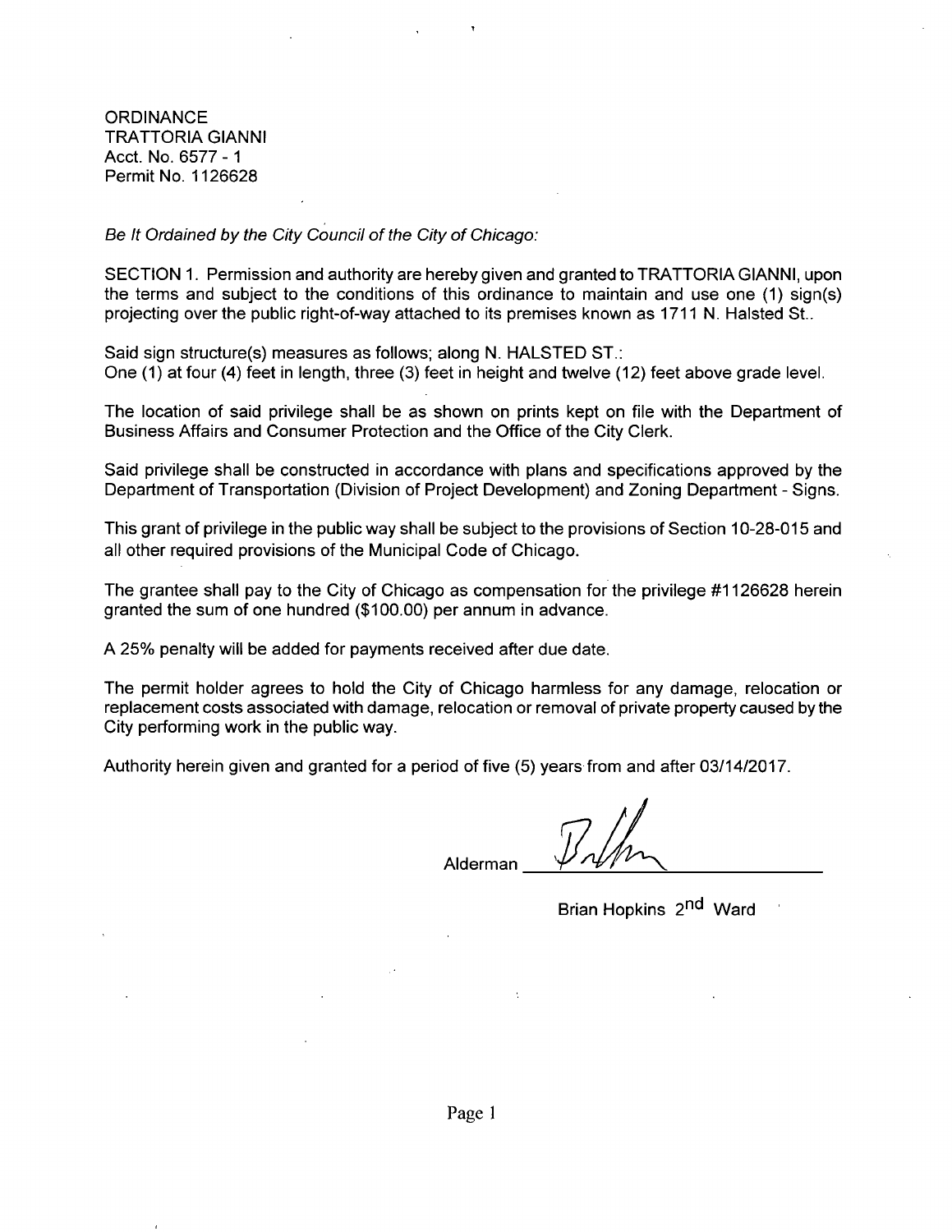